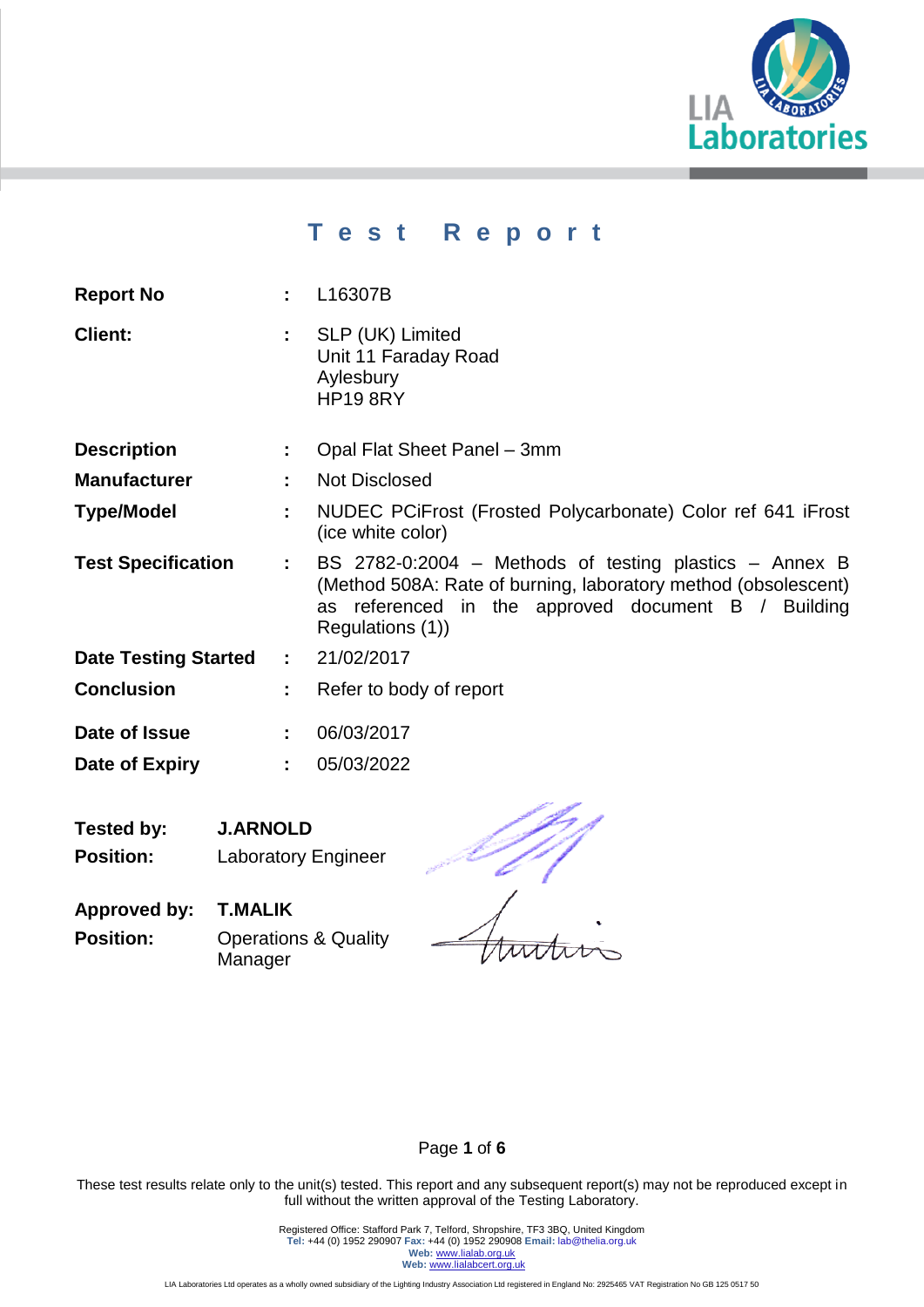

### **INTRODUCTION**

This test report details the results of the burning rate of a thermoplastic material. The tests that were carried out on each material sample were in accordance with BS 2782-0:2004 Method 508A Rate of burning, Laboratory method to determine whether the thermoplastic is TP(a) or TP(b) rated according to The Building Regulations 2010 (Volume 2 – Buildings other than dwelling houses B).

TP(a) rigid is achieved for a specimen of which (at the thickness of the product as put on the market), when tested as above, performs so that the test flame extinguishes before the first mark and the duration of flaming or afterglow does not exceed 5 seconds following removal of the burner.

TP(b) is achieved for other products which, when a specimen of the material between 1.5 and 3mm thick is tested as above, has a rate of burning which does not exceed 50mm/minute.

### **PRODUCT DETAILS**

| <b>Product Description</b>                                                                                | Opal Flat Sheet Panel - 3mm                                                      |  |  |  |
|-----------------------------------------------------------------------------------------------------------|----------------------------------------------------------------------------------|--|--|--|
| Model No.                                                                                                 | NUDEC PCIFrost (Frosted Polycarbonate) Color ref 641 iFrost (ice white<br>color) |  |  |  |
| <b>Number of Samples</b>                                                                                  | <b>One</b>                                                                       |  |  |  |
| <b>Condition on Receipt</b>                                                                               | Good                                                                             |  |  |  |
| <b>Nominal Dimensions</b>                                                                                 | 600mm $\times$ 600mm $\times$ 3mm                                                |  |  |  |
| Sampling Method: Test samples selected and supplied by client, no sampling method specified by<br>client. |                                                                                  |  |  |  |

#### **Table 1.** *Test Sample Details*

**Continued on following page**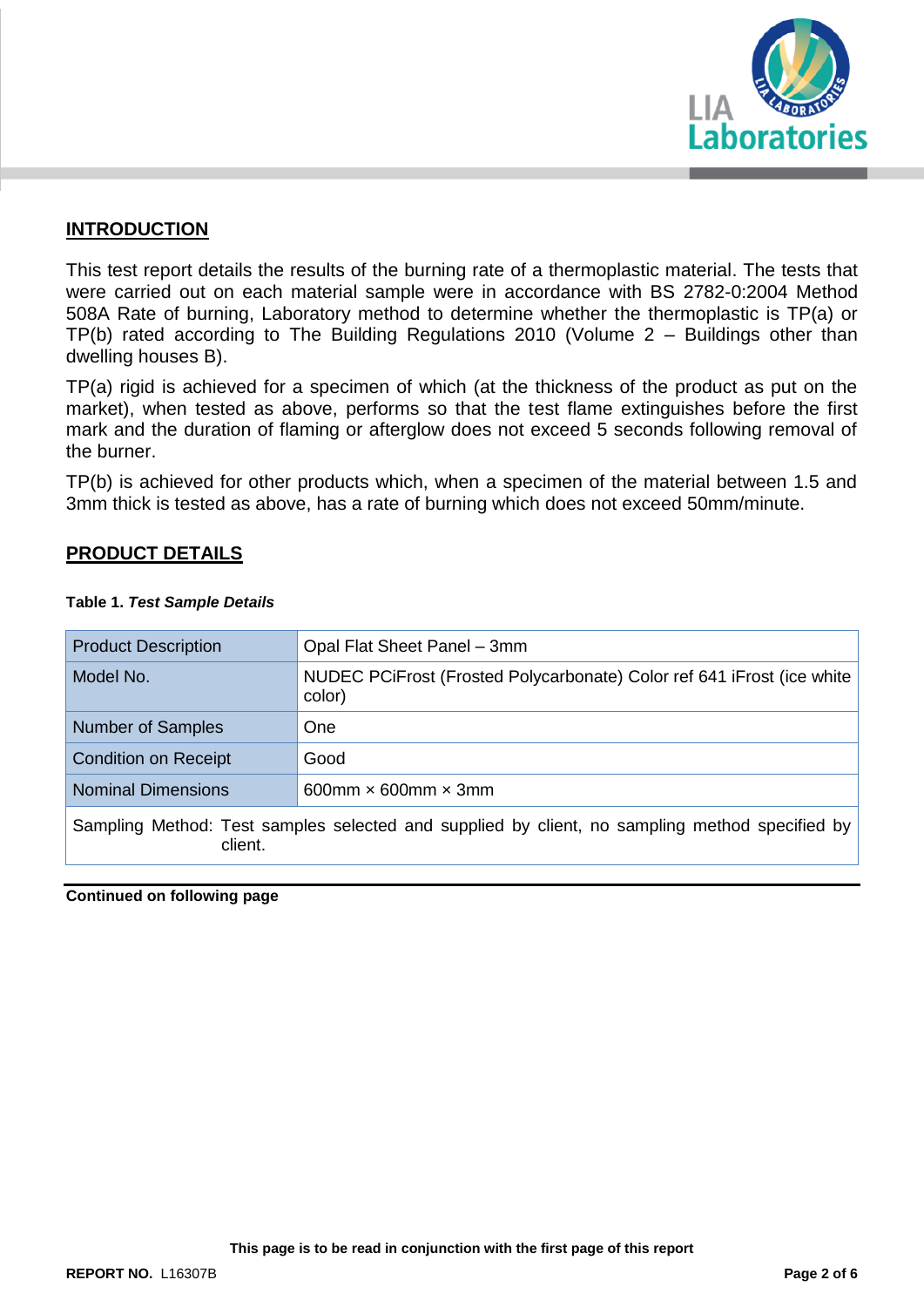

### **TEST SPECIMENS**

A total of 8 test specimens were cut from the material (test specimens A1-A3 were cut from one edge and then specimens B1-B3 were cut in a direction perpendicular to specimens A1-A3).

Each specimen cut from the material was 150mm long, 13mm wide.

The specimens were conditioned for a 24 hour period at an ambient temperature of 25˚C.

### **PROCEDURE**

Two lines were marked on each of the test specimens, one at 25mm and the other at 125mm from one end.

The other end of the test specimen was clamped in a rigid support, with its longitudinal axis horizontal and its transverse axis at 45˚ to the horizontal, ensuring that the marks were clearly visible.

A 130mm wire mesh (seven meshes per linear centimetre) was located 6mm below the test specimen with 6mm of the unsupported end protruding beyond the edge of the gauze. (ref. BS 2782-0:2004 Annex B figure B1).

A Bunsen burner with its flame set to between 13-19mm in height was positioned beneath the free end of the specimen so that the flame just contacted the specimen for a period of 10 seconds.

The time for the flame to travel between the 25mm mark and the 125mm mark was recorded in order to determine the burning rate (in mm per minute).

**Note:** for specimens that did not reach the 1<sup>st</sup> mark, the duration of flame or afterglow after removal of the Bunsen burner were measured.

The rate of burning for each of the nine specimens was calculated and is tabulated within the test results section of this test report.

**Continued on following page**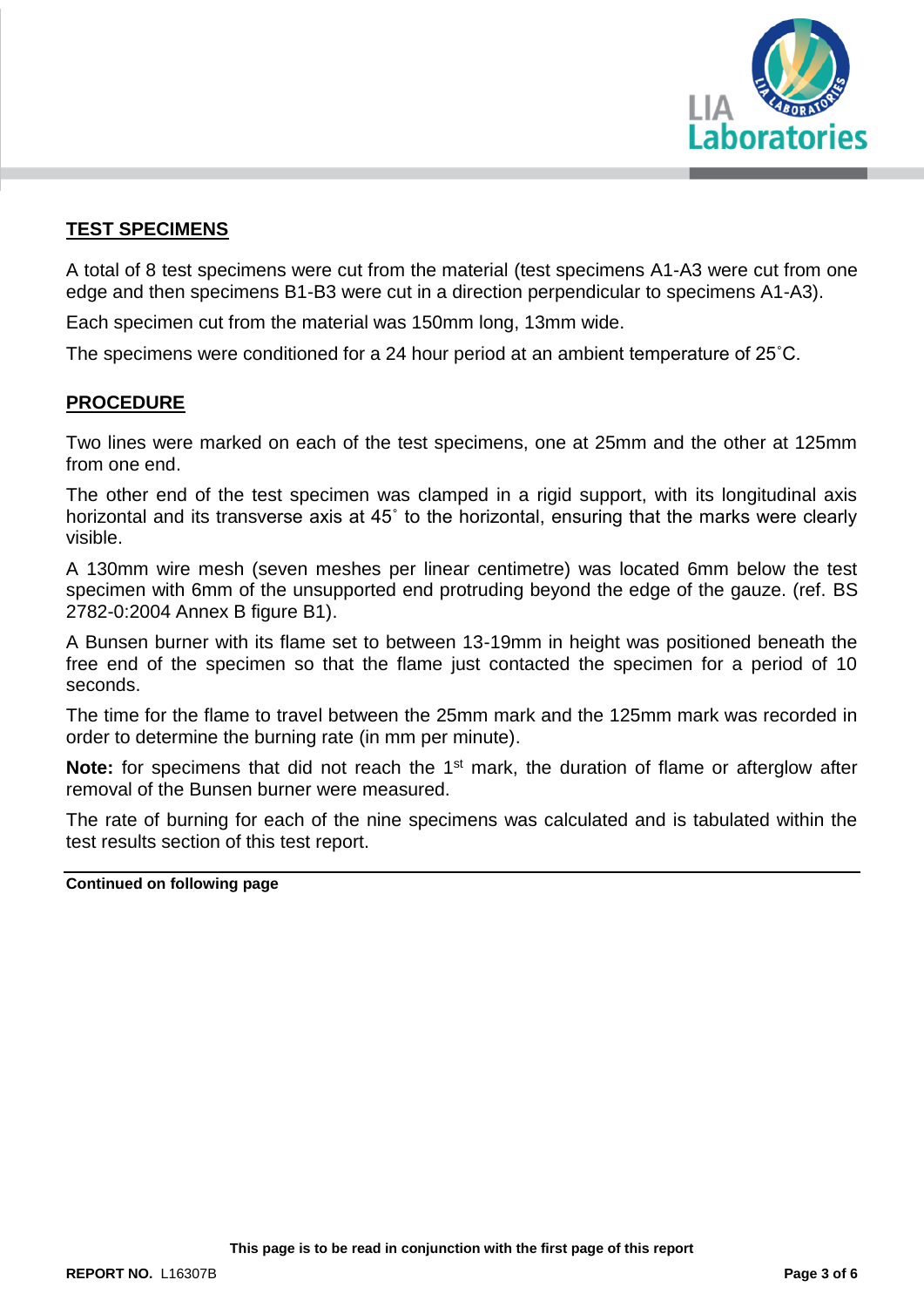

### **TEST RESULTS**

**Note:** The following test results relate only to the behaviour of the test specimens under the particular conditions of test; they are not intended as a means of assessing the potential fire hazard of the material in use.

### **Table 2.** *Test Results*

| Sample:                                      | <b>Flame Direction</b> | Mark 1<br>(25mm) Mins-<br>secs | Mark 2<br>(125mm)<br>Mins-secs | Time taken to<br>extinguish<br>(Seconds) | Standard limit<br>mm/minute | Result |  |  |
|----------------------------------------------|------------------------|--------------------------------|--------------------------------|------------------------------------------|-----------------------------|--------|--|--|
| A <sub>1</sub>                               | Parallel               | <b>DNRM</b>                    | <b>DNRM</b>                    | 1.71                                     | 50                          | TP(a)  |  |  |
| A2                                           | Parallel               | <b>DNRM</b>                    | <b>DNRM</b>                    | 1.02                                     | 50                          | TP(a)  |  |  |
| A <sub>3</sub>                               | Parallel               | <b>DNRM</b>                    | <b>DNRM</b>                    | 2.33                                     | 50                          | TP(a)  |  |  |
| <b>B1</b>                                    | Perpendicular          | <b>DNRM</b>                    | <b>DNRM</b>                    | 1.27                                     | 50                          | TP(a)  |  |  |
| <b>B2</b>                                    | Perpendicular          | <b>DNRM</b>                    | <b>DNRM</b>                    | 1.21                                     | 50                          | TP(a)  |  |  |
| <b>B3</b>                                    | Perpendicular          | <b>DNRM</b>                    | <b>DNRM</b>                    | 1.08                                     | 50                          | TP(a)  |  |  |
| Note: DNRM denotes flame did not reach mark. |                        |                                |                                |                                          |                             |        |  |  |

### **CONCLUSION**

All of the specimens under test extinguished before the 1<sup>st</sup> mark, the time to extinguish including the afterglow did not exceed 5 seconds from removal of the flame and therefore the material under test is classified as TP(a) in accordance with Appendix A-(Performance of materials, products and structures-thermoplastic materials –item 20-classification) of the Building regulations document B 2010 (vol. 1).

#### **Continued on following page**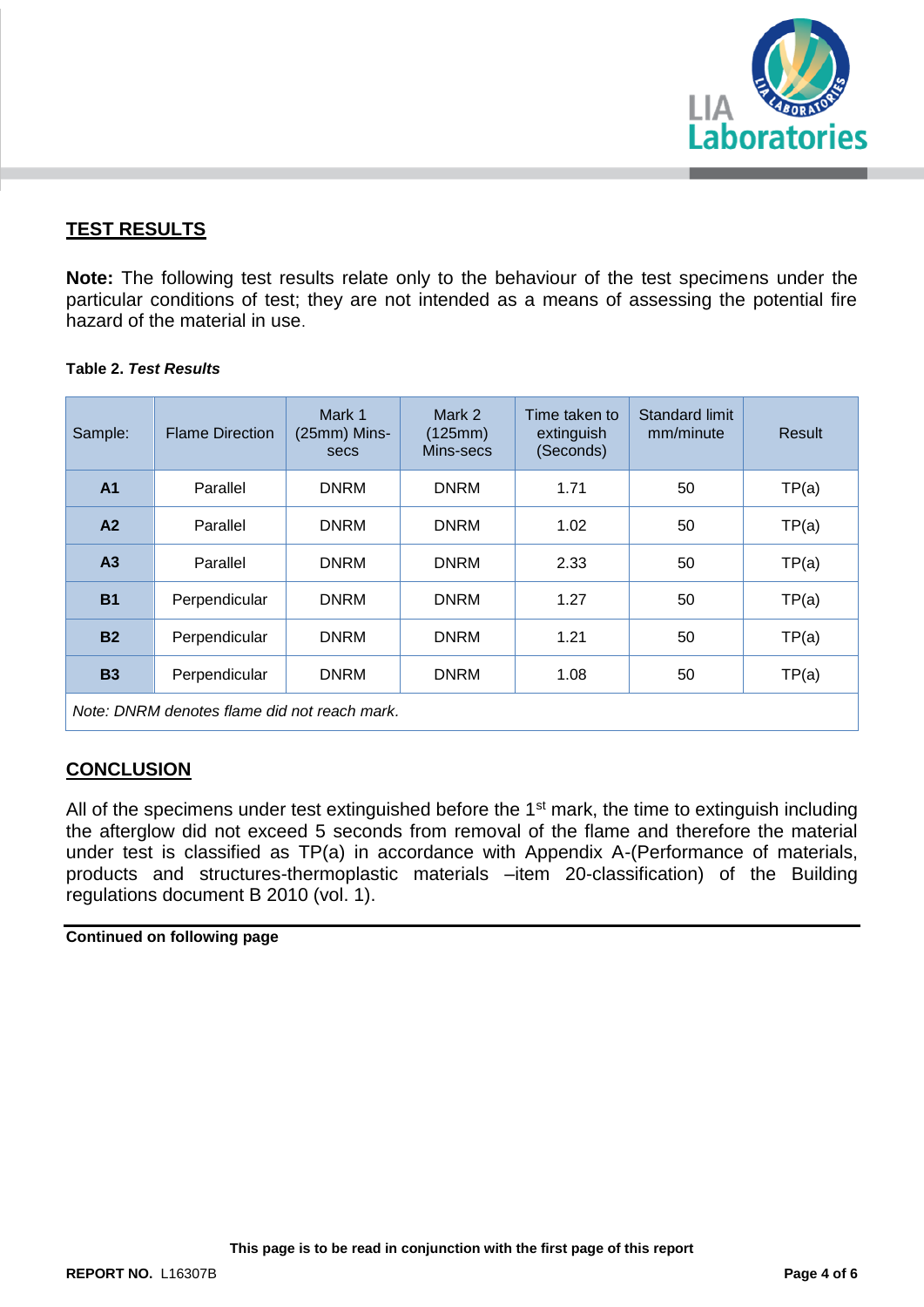

# **DEVIATION(S) FROM TEST STANDARD**

No reported deviations from test standard.

**Continued on following page**

**This page is to be read in conjunction with the first page of this report**